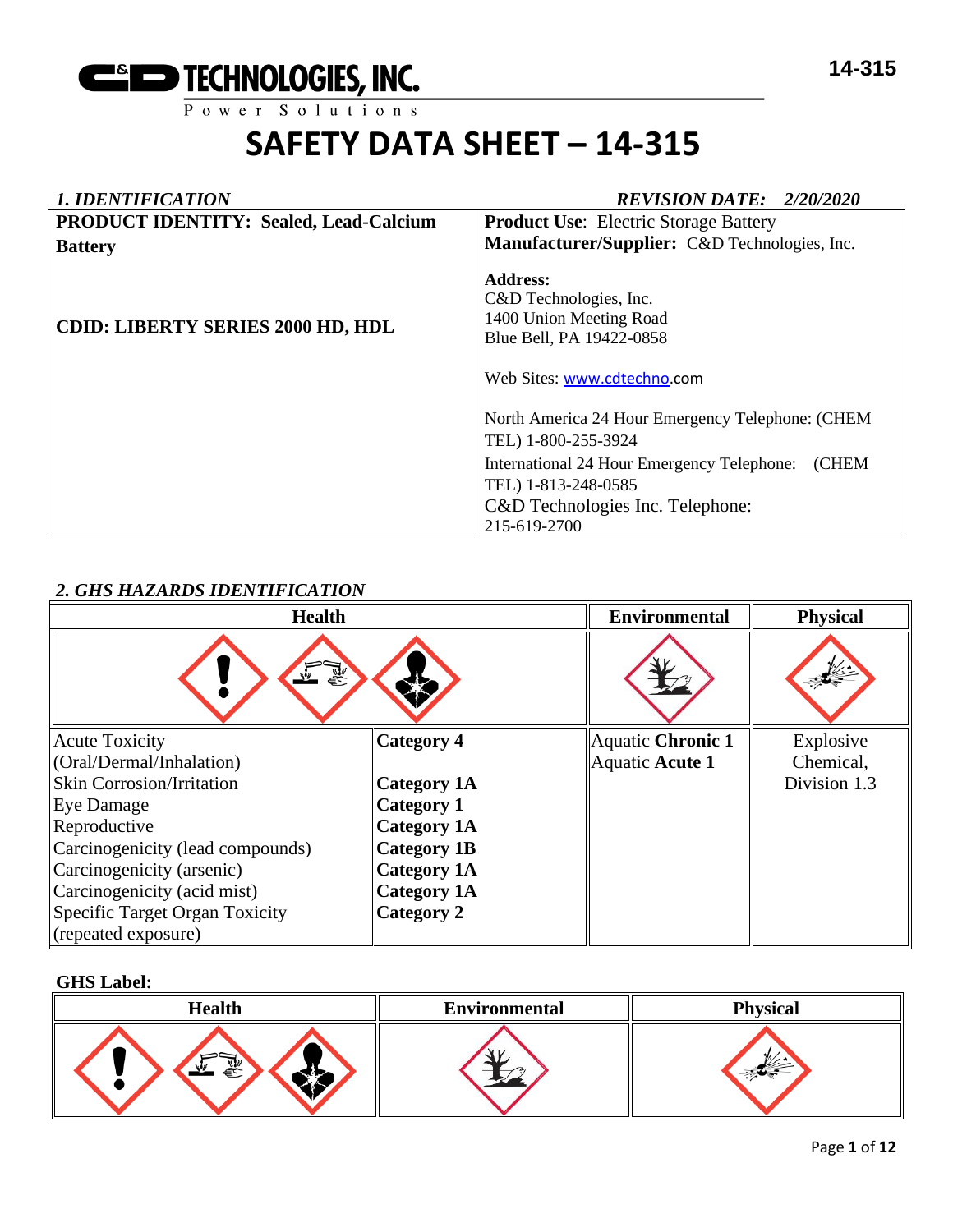# **EXECUTE THE THE TECHNOLOGIES, INC.**

# **SAFETY DATA SHEET – 14-315**

| <b>Hazard Statements</b>                          | <b>Precautionary Statements</b>                                                                                                                           |
|---------------------------------------------------|-----------------------------------------------------------------------------------------------------------------------------------------------------------|
| DANGER!                                           | Obtain special instructions before use.                                                                                                                   |
| Harmful if swallowed, inhaled, or in contact      | Do not handle until all safety precautions have been read and understood.                                                                                 |
| with skin.                                        | Wash thoroughly after handling.<br>Do not eat drink or smoke when using this product.                                                                     |
| Acid causes severe skin burns and eye             | Avoid contact during pregnancy/while nursing.                                                                                                             |
| damage.                                           | Wear protective gloves/protective clothing, eye protection/face protection.                                                                               |
| May damage fertility or the unborn child if       | Use only outdoors or in a well-ventilated area.<br>Avoid contact with internal acid.                                                                      |
| ingested or inhaled.                              | Do not breathe dust/fume/gas/mist/vapors/spray.                                                                                                           |
| May cause harm to breast-fed children.            | Keep away from heat/sparks/open flames/hot surfaces. No smoking                                                                                           |
| May cause cancer if ingested or inhaled.          | <b>IF SWALLOWED OR CONSUMED:</b> rinse mouth.                                                                                                             |
| Causes skin irritation, serious eye damage.       | Do NOT induce vomiting. Call a poison center/doctor if you feel unwell.                                                                                   |
| Contact with internal components may cause        | <b>IF ON CLOTHING OR SKIN</b> (or hair): Remove/Take off immediately all contaminated<br>clothing and wash it before reuse. Rinse skin with water/shower. |
| irritation or severe burns.                       | <b>IF INHALED:</b> Remove person to fresh air and keep comfortable for breathing.                                                                         |
| Causes damage to central nervous system,          | Immediately call a POISON CENTER or doctor/physician.                                                                                                     |
| blood and kidneys through prolonged or            | <b>IF IN EYES:</b> Rinse cautiously with water for several minutes.                                                                                       |
| repeated exposure if ingested or inhaled.         | Remove contact lenses, if present and easy to do. Continue rinsing.<br>If exposed/concerned, or if you feel unwell seek medical attention/advice.         |
| Irritating to eyes, respiratory system, and skin. | Store locked up, in a well-ventilated area, in accordance with local and national                                                                         |
| May form explosive air/gas mixture during         | regulation.                                                                                                                                               |
| charging.                                         | Dispose of contents/container in accordance with local and national regulation                                                                            |
| Explosive, fire, blast or projection hazard.      | Keep out of reach of children.                                                                                                                            |

| <b>HEALTH HAZARDS</b>            |             |                                                |
|----------------------------------|-------------|------------------------------------------------|
| <b>Acute Toxicity</b>            | Signal Word | <b>Hazard Statement</b>                        |
| Oral A.1 (6)                     | Warning     | H302: Harmful if swallowed                     |
| Dermal A.1 $(5)$                 | Warning     | H312: Harmful in contact with skin             |
| Inhalation A.1 $(5)$             | Warning     | H332: Harmful if inhaled                       |
|                                  |             |                                                |
| Skin Irritation                  |             |                                                |
| A.2(2)                           | Warning     | H315: Causes skin irritation                   |
| <b>Skin Corrosion</b>            |             |                                                |
| A.2 (1A.1B.1C)                   | Danger      | H314: Causes serious skin burns and eye damage |
| Serious Eye Damage               |             |                                                |
| A.3(1)                           | Danger      | H318: Causes serious eye damage                |
| Eye Irritation                   |             |                                                |
| A.3 (2A)                         | Warning     | H319: Causes serious eye irritation            |
| <b>Respiratory Sensitization</b> |             |                                                |
| A.4 (1A, 1B)                     | Danger      | H334: May cause allergy or asthma symptoms or  |
|                                  |             | breathing difficulties if inhaled              |
| <b>Skin Sensitization</b>        |             |                                                |
| A.4 (1A, 1B)                     | Warning     | H317: May cause an allergic skin reaction      |
| Germ Cell Mutagenicity           |             |                                                |
| $A.5$ (1A, 1B)                   | Danger      | H:340: May cause genetic defects               |
| A.5(2)                           | Warning     | H341: Suspected of causing genetic defects     |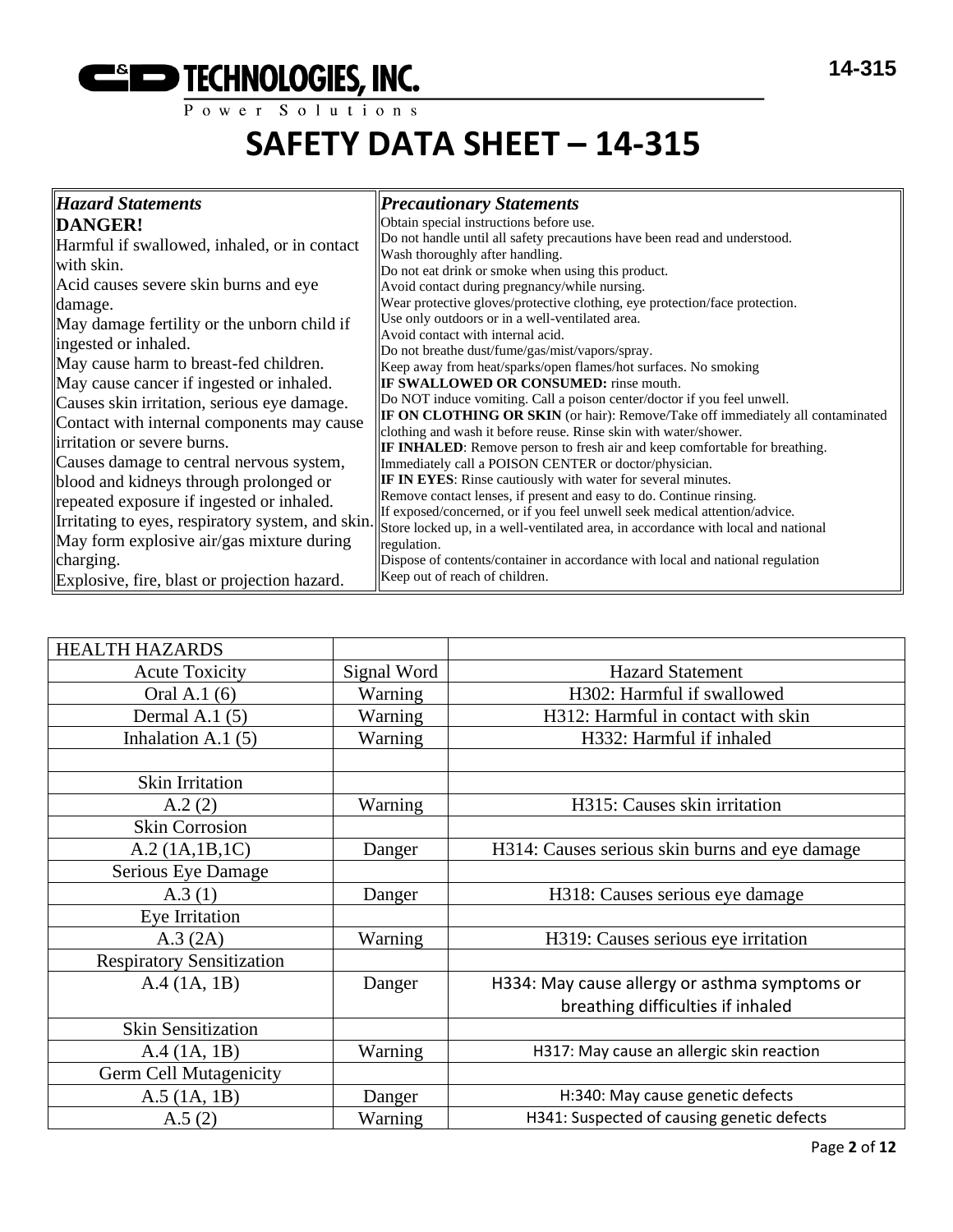

| Carcinogenicity                       |         |                                                            |
|---------------------------------------|---------|------------------------------------------------------------|
| $A.6$ (1A, 1B)                        | Danger  | H350: May cause cancer                                     |
| A.6(2)                                | Warning | H351: Suspected of causing cancer                          |
| <b>Reproductive Toxicity</b>          |         |                                                            |
| A.7(1A, 1B)                           | Danger  | H360: May damage fertility or the unborn child.            |
| A.7(2)                                | Warning | H361: Suspected of damaging fertility or the unborn child. |
| <b>Specific Target Organ Toxicity</b> |         |                                                            |
| Single Exposure                       |         |                                                            |
| A.8(1)                                | Danger  | H370: Causes damage to organs                              |
| A.8(2)                                | Warning | H371: May cause damage to organs                           |
| <b>Specific Target Organ Toxicity</b> |         |                                                            |
| <b>Repeated or Prolonged Exposure</b> |         |                                                            |
| A.9(1)                                | Danger  | H372: Causes damage to organs                              |
| A.9(2)                                | Warning | H373: May cause damage to organs                           |
| <b>Aspiration Hazard</b>              |         |                                                            |
| A.10(1)                               | Danger  | H304: May be fatal if swallowed and enters airways         |
| ENVIRONMENTAL HAZARDS                 |         |                                                            |
| <b>Aquatic Toxicity Acute</b>         |         |                                                            |
| 1.1                                   | Warning | H400: Very toxic to aquatic life                           |
| <b>Aquatic Toxicity Chronic</b>       |         |                                                            |
| 2.1                                   | Warning | H410: Very toxic to aquatic life with long lasting effects |

# *3. \*COMPOSITION / INFORMATION ON INGREDIENTS*

| <b>INGREDIENTS</b> (Chemical/Common Names):       | CAS No.:  | $%$ by Wt: |
|---------------------------------------------------|-----------|------------|
| Lead, Lead Compounds                              | 7439-92-1 | $72 - 73$  |
| Sulfuric Acid/Battery Electrolyte 1.300 sg 40% wt | 7664-93-9 | $7 - 8$    |
| (H2SO4/H2O)                                       |           |            |
| Copper                                            | 7440-50-8 | < 0.01     |
| Aluminum                                          | 7429-90-5 | < 0.01     |
| Tin                                               | 7440-31-5 | < 0.1      |
| NON-HAZARDOUS INGREDIENTS                         |           |            |
| Water                                             |           | $15 - 17$  |
| Calcium                                           | 7440-70-2 | 0.01       |
| <b>Inert Components</b>                           |           | $3-6$      |

# *4. FIRST AID MEASURES*

# **INHALATION:**

Sulfuric Acid: Remove to fresh air immediately. If not breathing, give artificial respiration. If breathing is difficult, give oxygen. Consult a physician.

Lead: Remove from exposure, gargle, wash nose and lips; consult physician.

# **INGESTION:**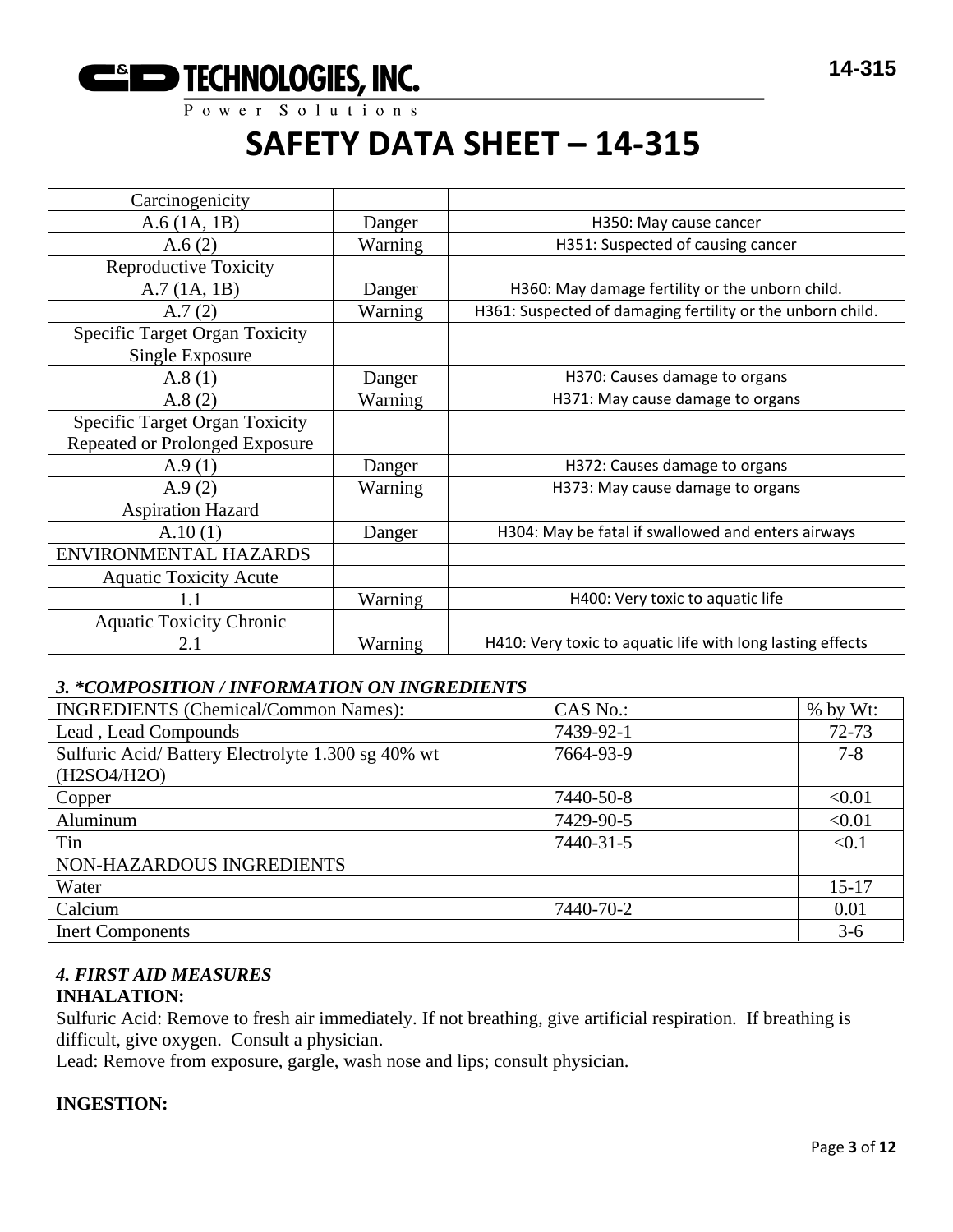

# Power Solutions

# **SAFETY DATA SHEET – 14-315**

Sulfuric Acid: Give large quantities of water; Do NOT induce vomiting or aspiration into the lungs may occur and can cause permanent injury or death; consult physician. Lead: Consult physician immediately.

### **SKIN:**

Sulfuric Acid: Flush with large amounts of water for at least 15 minutes; remove contaminated clothing completely, including shoes. If symptoms persist, seek medical attention. Wash contaminated clothing before reuse. Discard contaminated shoes.

Lead: Wash immediately with soap and water.

# **EYES:**

Sulfuric Acid and Lead: Flush immediately with large amounts of water for at least 15 minutes while lifting lids; Seek immediate medical attention if eyes have been exposed directly to acid.

# *5. FIRE FIGHTING MEASURES*

**Flash Point:** Not Applicable

**Flammable Limits:** LEL =  $4.1\%$  (Hydrogen Gas in air); UEL =  $74.2\%$ **Extinguishing media:** CO2; foam; dry chemical. Do not use carbon dioxide directly on cells. Avoid breathing vapors. Use appropriate media for surrounding fire.

# **Fire Fighting Procedures:**

Use positive pressure, self-contained breathing apparatus. Beware of acid splatter during water application and wear acid-resistant clothing, gloves, face and eye protection. If batteries are on charge, shut off power to the charging equipment, but note that strings of series connected batteries may still pose risk of electric shock even when charging equipment is shut down.

# **Hazardous Combustion Products:**

Highly flammable hydrogen gas is generated during charging and operation of batteries. If ignited by burning cigarette, naked flame or spark, may cause battery explosion with dispersion of casing fragments and corrosive liquid electrolyte. Carefully follow manufacturer's instructions for installation and service. Keep away all sources of gas ignition and do not allow metallic articles to simultaneously contact the negative and positive terminals of a battery. Follow manufacturer's instructions for installation and service.

# *6: ACCIDENTAL RELEASE MEASURES*

Stop flow of material, contain/absorb small spills with dry sand, earth or vermiculite. Do not use combustible materials. If possible, carefully neutralize spilled electrolyte with soda ash, sodium bicarbonate, lime, etc. Wear acid-resistant clothing, boots, gloves, and face shield. Do not allow discharge of un-neutralized acid to sewer. Acid must be managed in accordance with approved local, state, and federal requirements. Consult state environmental agency and/or federal EPA.

# *7. HANDLING AND STORAGE*

# **Handling:**

Unless involved in recycling operations, do not breach the casing or empty the contents of the battery. Handle carefully and avoid tipping, which may allow electrolyte leakage. There may be increasing risk of electric shock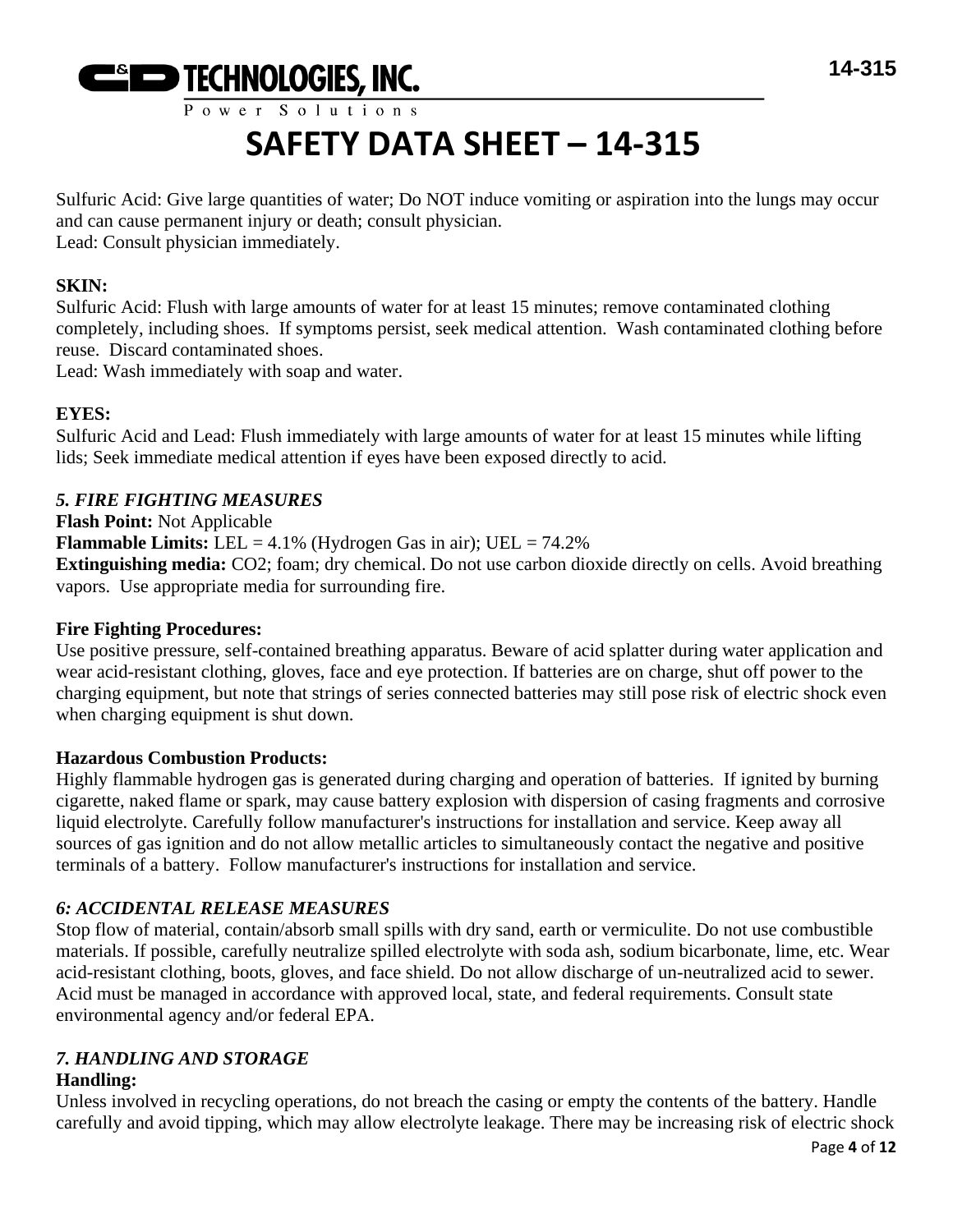

Power Solutions

# **SAFETY DATA SHEET – 14-315**

from strings of connected batteries. Keep containers tightly closed when not in use. If battery case is broken, avoid contact with internal components. Keep vent caps on and cover terminals to prevent short circuits. Place cardboard between layers of stacked automotive batteries to avoid damage and short circuits. Keep away from combustible materials, organic chemicals, reducing substances, metals, strong oxidizers and water. Use banding or stretch wrap to secure items for shipping.

# **Storage:**

Store batteries under roof in cool, dry, well-ventilated areas separated from incompatible materials and from activities that may create flames, spark, or heat. Store on smooth, impervious surfaces provided with measures for liquid containment in the event of electrolyte spills. Keep away from metallic objects that could bridge the terminals on a battery and create a dangerous short-circuit.

# **Charging:**

There is a possible risk of electric shock from charging equipment and from strings of series connected batteries, whether or not being charged. Shut-off power to chargers whenever not in use and before detachment of any circuit connections. Batteries being charged will generate and release flammable hydrogen gas. Charging space should be ventilated. Keep battery vent caps in position. Prohibit smoking and avoid creation of flames and sparks nearby. Wear face and eye protection when near batteries being charged.

# *8. EXPOSURE CONTROLS / PERSONAL PROTECTION*

| Едрозон с Енино (Шели )   | $1100, 130, -110, 130, 1100$ |              |                 |            |             |               |
|---------------------------|------------------------------|--------------|-----------------|------------|-------------|---------------|
| <b>INGREDIENTS</b>        | <b>OSHA PEL</b>              | <b>ACGIH</b> | <b>US NIOSH</b> | Quebec PEV | Ontario OEL | <b>EU OEL</b> |
| (Chemical/Common Names):  |                              |              |                 |            |             |               |
| Lead, Lead Compounds      | 0.05                         | 0.05         | 0.05            | 0.05       | 0.05        | 0.15(b)       |
| Sulfuric Acid/Electrolyte |                              | 0.2          |                 |            | 0.2         | 0.05(c)       |
| $(H_2SO_4/H_2O)$          |                              |              |                 |            |             |               |
| Copper                    | 0.1                          | 1.0          | 1.0             | 0.05       | 0.05        | 0.15(b)       |
| Aluminum                  | 15.0                         | 10.0         | 0.05            | 0.05       | 0.05        | 0.15(b)       |
| Tin                       | 2.0                          | 2.0          |                 |            |             |               |

# **Exposure Limits (mg/m<sup>3</sup> ) Note: N.E. = Not Established**

**(a)**As dusts/mists **(b)**As inhalable aerosol **(c)**Thoracic fraction

# **Engineering Controls (Ventilation):**

Store and handle in well-ventilated area. If mechanical ventilation is used, components must be acid-resistant. Handle batteries cautiously, do not tip to avoid spills. Make certain vent caps are on securely. If battery case is damaged, avoid bodily contact with internal components. Wear protective clothing, eye and face protection, when filling, charging or handling batteries. Do not allow metallic materials to simultaneously contact both the positive and negative terminals of the batteries. Charge batteries in areas with adequate ventilation. General dilution ventilation is acceptable.

# **Respiratory Protection (NIOSH/MSHA approved):**

None required under normal conditions. When concentrations of sulfuric acid mist are known to exceed PEL, use NIOSH or MSHA-approved respiratory protection.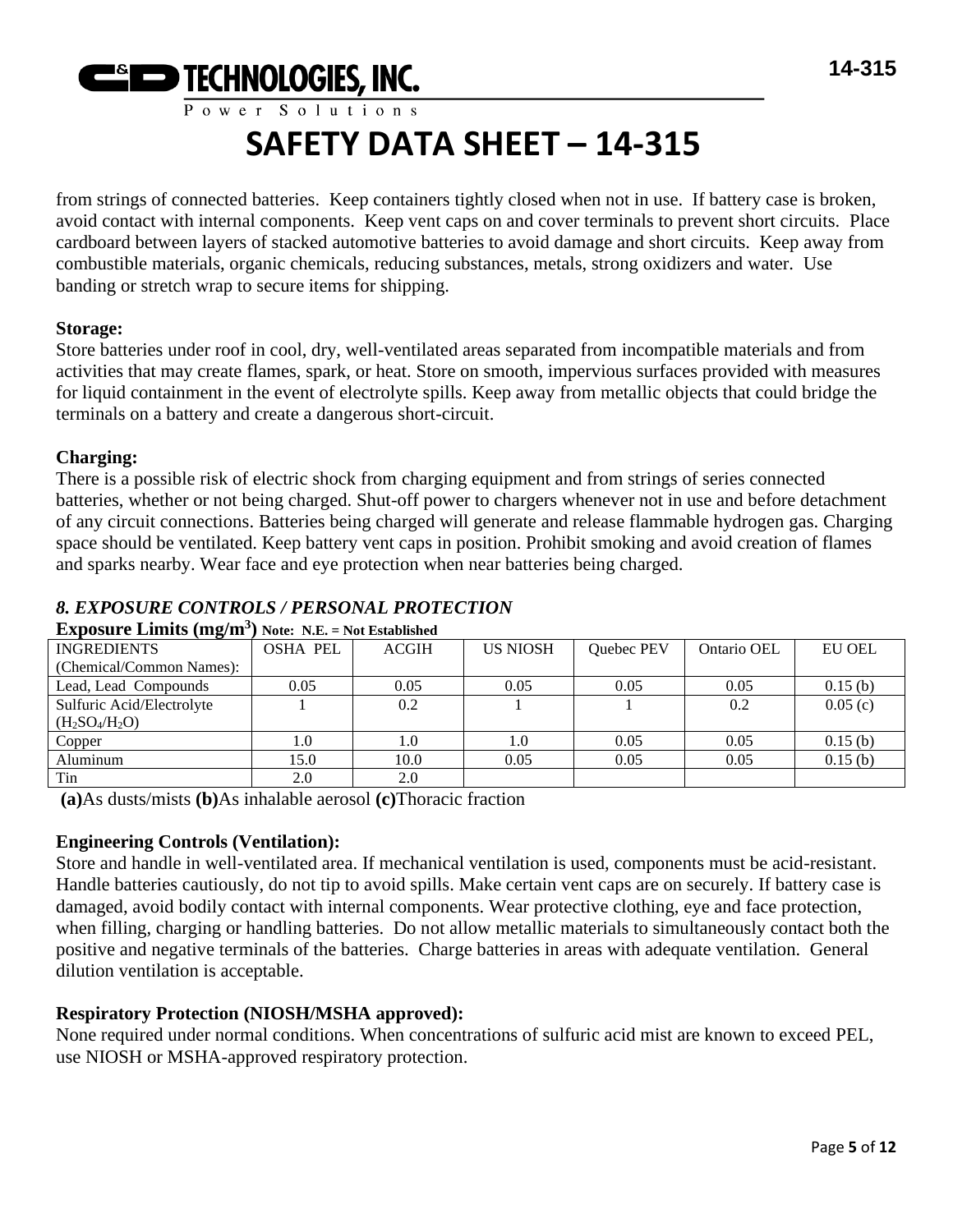

### **Skin Protection:**

If battery case is damaged, use rubber or plastic acid-resistant gloves with elbow-length gauntlet, acid-resistant apron, clothing and boots.

#### **Eye Protection:**

If battery case is damaged, use chemical goggles or face shield.

#### **Other Protection:**

In areas where water and sulfuric acid solutions are handled in concentrations greater than 1%, emergency eyewash stations and showers should be provided, with unlimited water supply. Chemically impervious apron and face shield recommended when adding water or electrolyte to batteries. Wash Hands after handling.

# *9. PHYSICAL AND CHEMICAL PROPERTIES*

| Properties Listed Below are for Electrolyte:                                                  |                                      |                                              |                                       |
|-----------------------------------------------------------------------------------------------|--------------------------------------|----------------------------------------------|---------------------------------------|
|                                                                                               | Boiling Point: $\vert$ 110° - 112° C | Specific Gravity (H2O = 1):                  | $1.300 + 0.010$                       |
| Melting Point:                                                                                | N/A                                  | Vapor Pressure (mm Hg):                      | 13.8                                  |
| Solubility in Water:                                                                          | N/A                                  | Vapor Density (AIR = 1):                     | <b>Greater than 1</b>                 |
| Evaporation Rate:   Less than 1                                                               |                                      | % Volatile by Weight:                        | N/A                                   |
| (Butyl Acetate $= 1$ )                                                                        |                                      |                                              |                                       |
| $pH$ :                                                                                        | $\sim$ 1 to 2                        |                                              | Flash Point:   Below room temperature |
|                                                                                               |                                      |                                              | (as hydrogen gas)                     |
| LEL (Lower Explosive)                                                                         | 4%                                   | UEL (Upper Explosive Limit)   74% (Hydrogen) |                                       |
| Limit)                                                                                        | (Hydrogen)                           |                                              |                                       |
| Appearance and Odor: Manufactured article; no apparent odor. Gelled electrolyte is a clear to |                                      |                                              |                                       |
| cloudy liquid with a sharp, penetrating, pungent odor. Formed lead                            |                                      |                                              |                                       |
| dioxide is dark brown in color with a slight acidic odor.                                     |                                      |                                              |                                       |

# *10. STABILITY AND REACTIVITY*

Stability: Stable  $X$  Unstable  $\_\_\_\$ 

This product is stable under normal conditions at ambient temperature.

**Conditions to Avoid:** Prolonged overcharge at high current; sources of ignition.

#### **Incompatibilities:** (materials to avoid)

Electrolyte: Contact with combustibles and organic materials may cause fire and explosion. Also reacts violently with strong reducing agents, metals, sulfur trioxide gas, strong oxidizers, and water. Contact with metals may produce toxic sulfur dioxide fumes and may release flammable hydrogen gas.

Lead compounds: Avoid contact with strong acids, bases, halides, halogenates, potassium nitrate,

permanganate, peroxides, nascent hydrogen, and reducing agents.

Arsenic compounds: strong oxidizers; bromine azide. NOTE: hydrogen gas can react with inorganic arsenic to form the highly toxic gas – arsine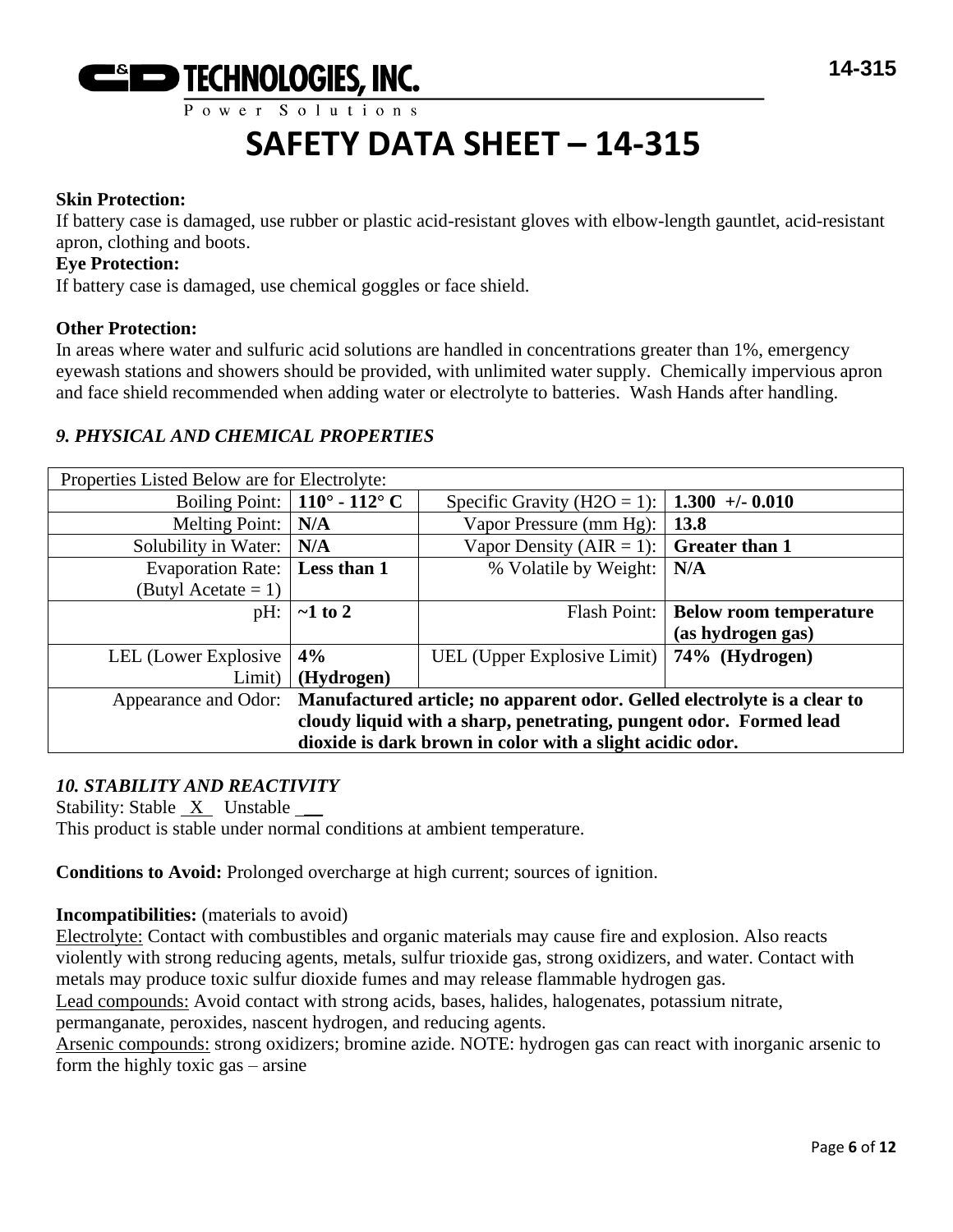

#### **Hazardous Decomposition Products:**

Electrolyte: Sulfur trioxide, carbon monoxide, sulfuric acid mist, sulfur dioxide, hydrogen sulfide. Lead compounds: Temperatures above the melting point are likely to produce toxic metal fume, vapor, or dust; contact with strong acid or base or presence of nascent hydrogen may generate highly toxic arsine gas.

#### **Hazardous Polymerization:**

Will not occur

### *11. TOXICOLOGICAL INFORMATION*

#### **Routes of Entry:**

Sulfuric Acid: Harmful by all routes of entry.

Lead Compounds: Hazardous exposure can occur only when product is heated, oxidized or otherwise processed or damaged to create dust, vapor or fume. The presence of nascent hydrogen may generate highly toxic arsine gas.

#### **Inhalation:**

Sulfuric Acid: Breathing of sulfuric acid vapors or mists may cause severe respiratory irritation. Lead Compounds: Inhalation of lead dust or fumes may cause irritation of upper respiratory tract and lungs.

#### **Ingestion:**

Sulfuric Acid: May cause severe irritation of mouth, throat, esophagus and stomach. Lead Compounds: Acute ingestion may cause abdominal pain, nausea, vomiting, diarrhea and severe cramping. This may lead rapidly to systemic toxicity and must be treated by a physician.

#### **Skin Contact:**

Sulfuric Acid: Severe irritation, burns and ulceration. Lead Compounds: Not absorbed through the skin. Arsenic compounds: Contact may cause dermatitis and skin hyperpigmentation

#### **Eye Contact:**

Sulfuric Acid: Severe irritation, burns, cornea damage, and blindness. Lead Compounds: May cause eye irritation.

#### **Effects of Overexposure - Acute:**

Sulfuric Acid: Severe skin irritation, damage to cornea, upper respiratory irritation. Lead Compounds: Symptoms of toxicity include headache, fatigue, abdominal pain, loss of appetite, muscular aches and weakness, sleep disturbances and irritability.

#### **Effects of Overexposure - Chronic:**

Sulfuric Acid: Possible erosion of tooth enamel, inflammation of nose, throat & bronchial tubes. Lead Compounds: Anemia; neuropathy, particularly of the motor nerves, with wrist drop; kidney damage; reproductive changes in males and females. Repeated exposure to lead and lead compounds in the workplace may result in nervous system toxicity. Some toxicologists report abnormal conduction velocities in persons with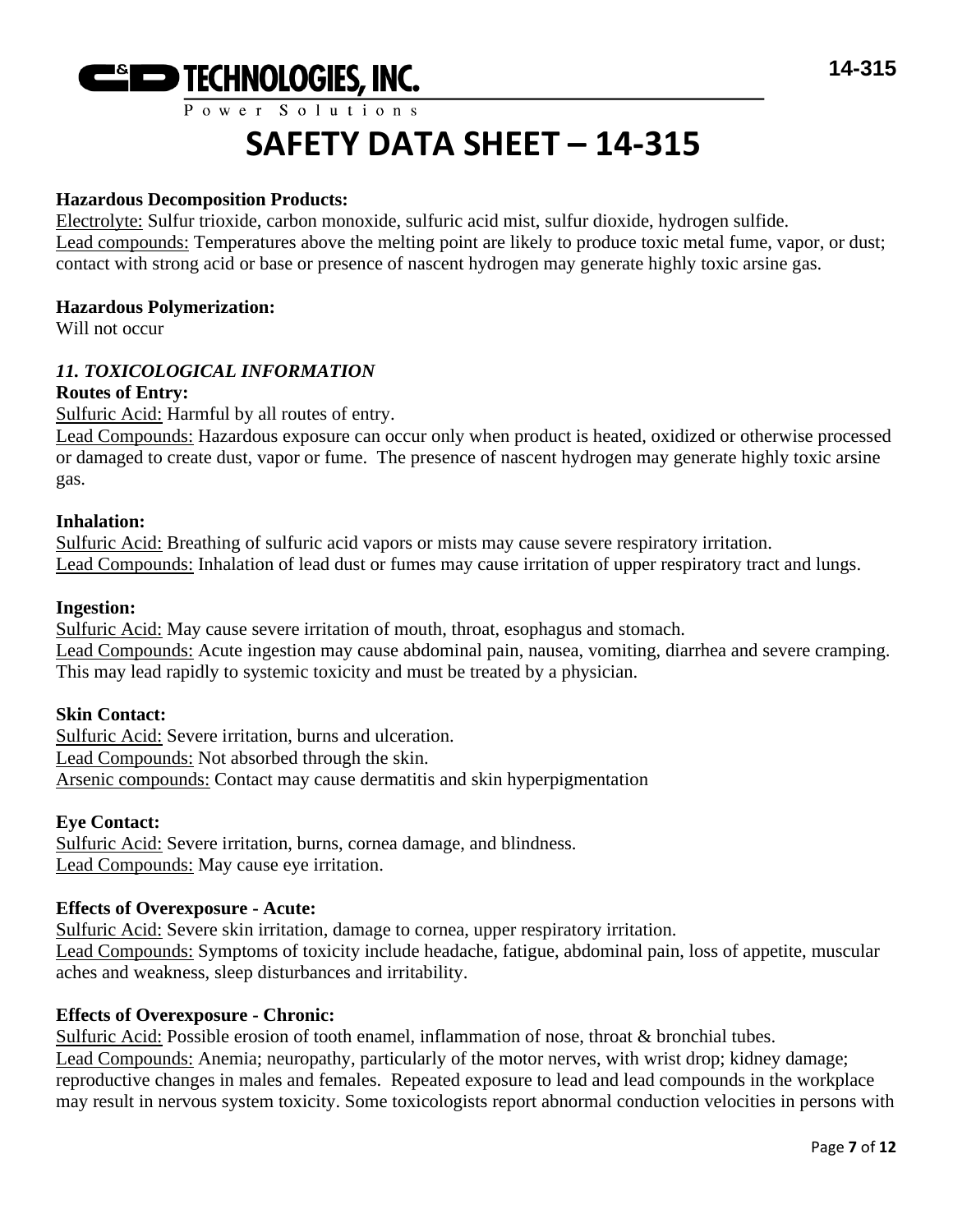

blood lead levels of 50 μg/100 ml or higher. Heavy lead exposure may result in central nervous system damage, encephalopathy and damage to the blood-forming (hematopoietic) tissues.

# **Carcinogenicity:**

Sulfuric Acid: The International Agency for Research on Cancer (IARC) has classified "strong inorganic acid mist containing sulfuric acid" as a Category I carcinogen, a substance that is carcinogenic to humans. This classification does not apply to liquid forms of sulfuric acid or sulfuric acid solutions contained within a battery. Inorganic acid mist (sulfuric acid mist) is not generated under normal use of this product. Misuse of the product, such as overcharging, may result in the generation of sulfuric acid mist.

Lead Compounds: Lead is listed as a 2B carcinogen, likely in animals at extreme doses. Proof of carcinogenicity in humans is lacking at present.

Arsenic: Listed by National Toxicology Program (NTP), International Agency for Research on Cancer (IARC), OSHA and NIOSH as a carcinogen only after prolonged exposure at high levels.

# **Medical Conditions Generally Aggravated by Exposure:**

Overexposure to sulfuric acid mist may cause lung damage and aggravate pulmonary conditions. Contact of sulfuric acid with skin may aggravate diseases such as eczema and contact dermatitis. Lead and its compounds can aggravate some forms of kidney, liver and neurologic diseases.

**Acute Toxicity:** Inhalation LD50: Electrolyte: LC50 rat: 375 mg/m3; LC50: guinea pig: 510 mg/m3 Elemental Lead: Acute Toxicity Point Estimate  $= 4500$  ppmV (based on lead bullion)

Oral LD50: Electrolyte: rat: 2140 mg/kg Elemental lead: Acute Toxicity Estimate (ATE) = 500 mg/kg body weight (based on lead bullion)

# **Additional Health Data:**

All heavy metals, including the hazardous ingredients in this product, are taken into the body primarily by inhalation and ingestion. Most inhalation problems can be avoided by adequate precautions such as ventilation and respiratory protection covered in Section 8. Follow good personal hygiene to avoid inhalation and ingestion: wash hands, face, neck and arms thoroughly before eating, smoking or leaving the work site. Keep contaminated clothing out of non-contaminated areas, or wear cover clothing when in such areas. Restrict the use and presence of food, tobacco and cosmetics to non-contaminated areas. Work clothes and work equipment used in contaminated areas must remain in designated areas and never taken home or laundered with personal non-contaminated clothing. This product is intended for industrial use only and should be isolated from children and their environment.

The 19<sup>th</sup> Amendment to EC Directive 67/548/EEC classified lead compounds, but not lead in metal form, as possibly toxic to reproduction. Risk phrase 61: May cause harm to the unborn child, applies to lead compounds, especially soluble forms.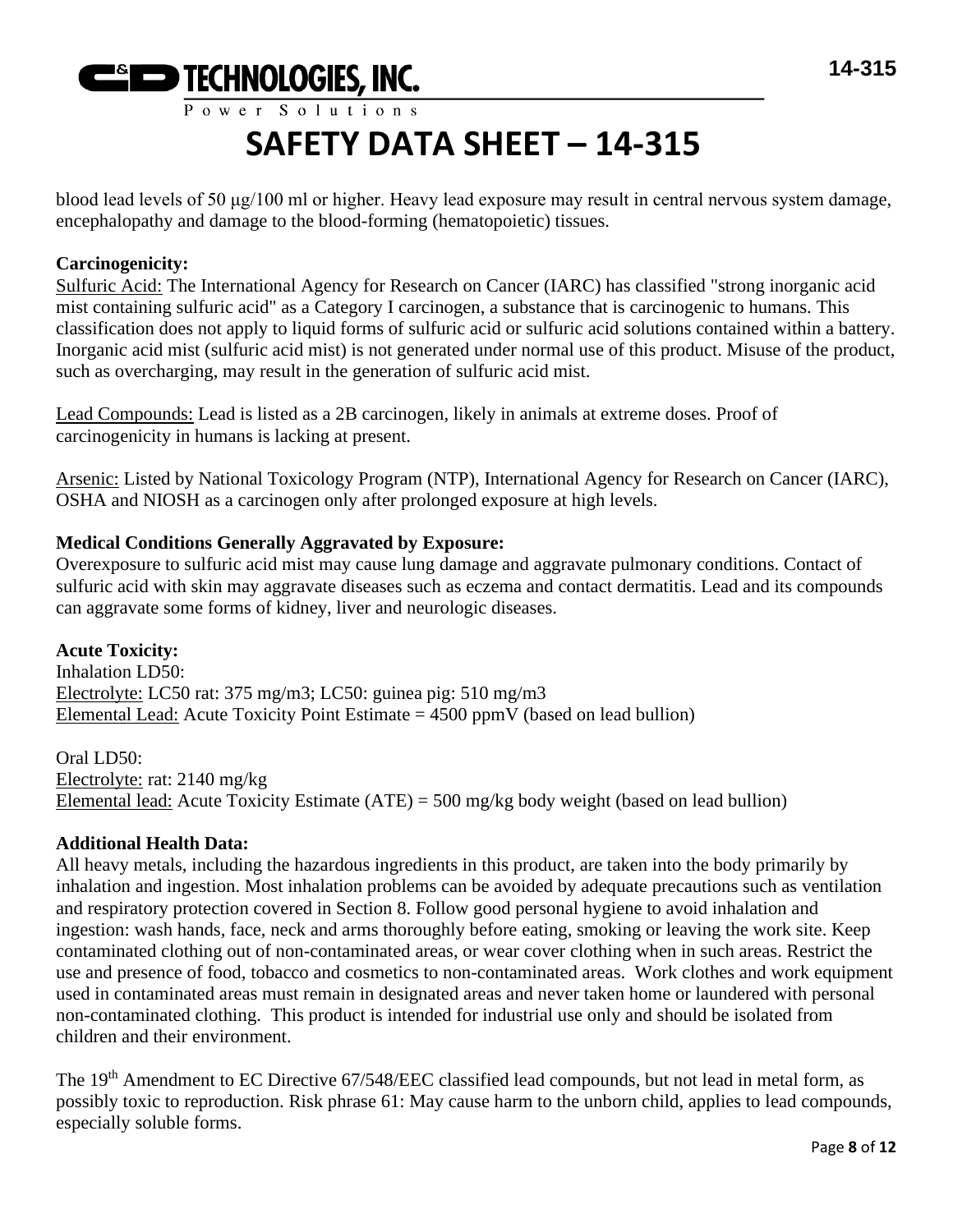

# *12. ECOLOGICAL INFORMATION*

**Environmental Fate:** lead is very persistent in soil and sediments. No data on environmental degradation. Mobility of metallic lead between ecological compartments is slow. Bioaccumulation of lead occurs in aquatic and terrestrial animals and plants but little bioaccumulation occurs through the food chain. Most studies include lead compounds and not elemental lead.

### **Environmental Toxicity:** Aquatic Toxicity:

Sulfuric acid: 24-hr LC50, freshwater fish (Brachydanio rerio): 82 mg/L 96 hr- LOEC, freshwater fish (Cyprinus carpio): 22 mg/L Lead: 48 hr LC50 (modeled for aquatic invertebrates): <1 mg/L, based on lead bullion

### **Additional Information**

- · No known effects on stratospheric ozone depletion.
- · Volatile organic compounds: 0% (by Volume)
- · Water Endangering Class (WGK): NA

# *13. DISPOSAL CONSIDERATIONS (UNITED STATES)*

Spent batteries: Send to secondary lead smelter for recycling. Spent lead-acid batteries are not regulated as hazardous waste when the requirements of 40 CFR Section 266.80 are met. Spilled sulfuric acid is a characteristic hazardous waste; EPA hazardous waste number D002 (corrosivity) and D008 (lead).

Electrolyte: Place neutralized slurry into sealed acid resistant containers and dispose of as hazardous waste, as applicable. Large water diluted spills, after neutralization and testing, should be managed in accordance with approved local, state, and federal requirements. Consult state environmental agency and/or federal EPA.

Following local, State/Provincial, and Federal/National regulations applicable to end-of-life characteristics will be the responsibility of the end-user.

# *14. TRANSPORT INFORMATION*

#### **United States:**

Wet, non-spillable batteries do not need to be shipped and transported as fully-regulated Class 8 Corrosive hazardous materials / dangerous goods when tested, packaged and marked in accordance with the following regulations:

#### **U.S. Hazardous Materials Regulations:** 49 CFR 173.159(f) and 49 CFR 173.159a

- The batteries are excepted from regulation if they have been tested in accordance with the vibration and pressure differential tests found in 49 CFR 173.159(f) and "rupture test" found at 49 CFR 173.159a;
- When offered for transport, the batteries must be protected against short circuits and securely packaged in accordance with 49 CFR 173.159a; and
- The batteries and outer packaging must be marked NON-SPILLABLE BATTERY or NON-SPILLABLE as required by 49 CFR 173.159a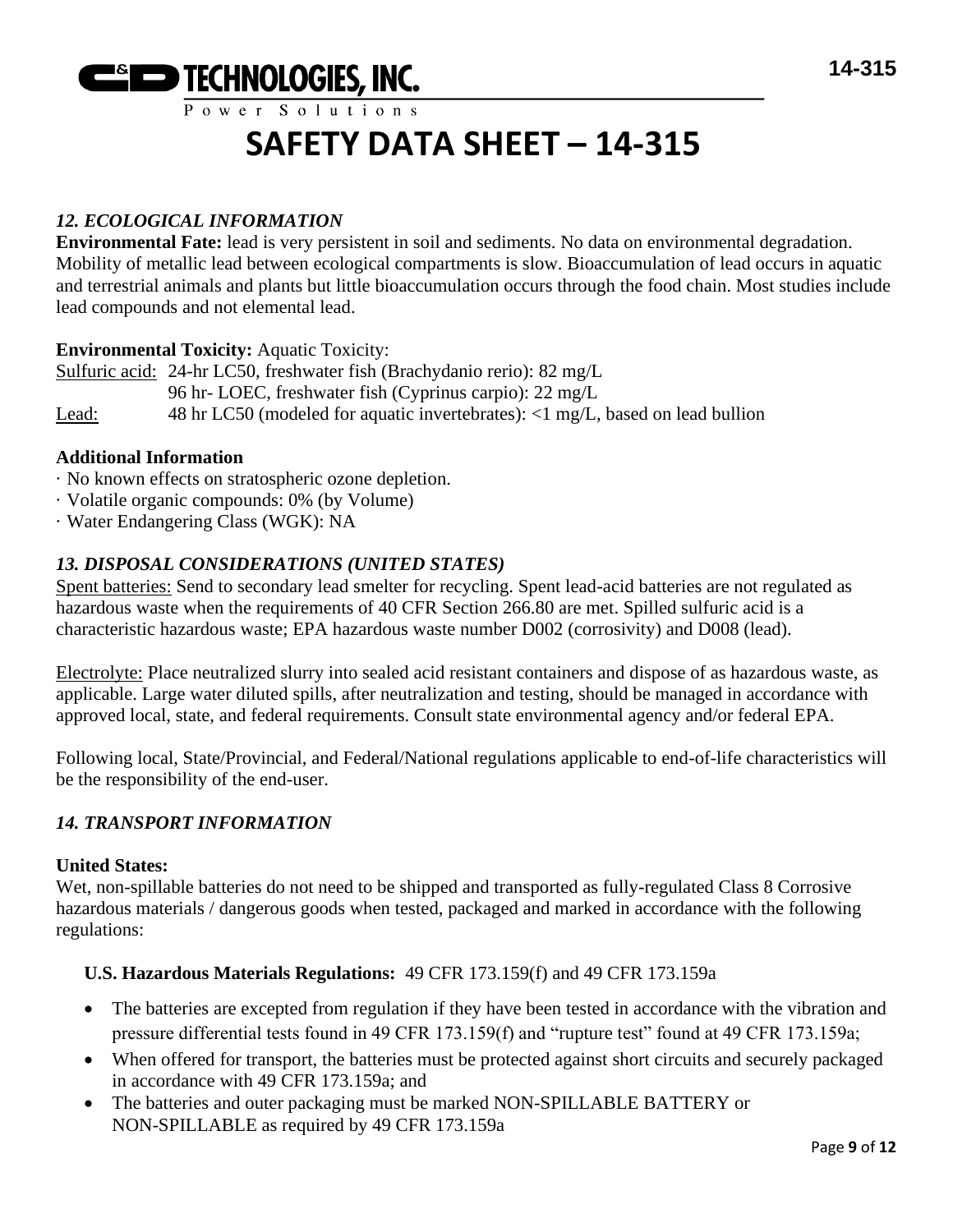**ESED TECHNOLOGIES, INC.** Power Solutions

# **SAFETY DATA SHEET – 14-315**

# **IATA Dangerous Goods Regulations:** Packing Instruction 872 and Special Provision A67

- The batteries are excepted from regulation if they have been tested in accordance with the vibration and pressure differential tests found in Packing Instruction 872 and "rupture test" found in Special Provision A67 of the International Air Transport Association (IATA) Dangerous Goods Regulations
- When offered for transport, the batteries must be protected against short circuits and securely packaged in accordance with Special Provision A67.
- The words "Not Restricted" and "Special Provision A67" must be included in the description of the substance on the Air Waybill when an Air Waybill is issued.

# **IMDG Code:** Special Provision 238.1 and 238.2

- The batteries are excepted from regulation if they have been tested in accordance with the vibration and pressure differential tests and "rupture test" found in Special Provision 238.1 and 238.2.
- When offered for transport, the batteries must be protected against short circuits and securely packaged in accordance with Special Provision 238.1 and 238.2.

If the regulations listed above are not met, then Batteries, wet, nonspillable (UN2800) are regulated as Class 8 Corrosive hazardous materials / dangerous goods by the U.S. Department of Transportation (DOT) and international dangerous goods regulatory authorities pursuant to the IATA Dangerous Goods Regulations and IMDG Code.

# *15. REGULATORY INFORMATION*

# **UNITED STATES:**

#### **EPCRA Sections 302, 304, 311 & 312**

Lead-acid batteries do **NOT** meet the OSHA definition of an "article" (US EPA, Oct. 1998). The lead and acid that compose these batteries must be included when determining the various thresholds for these EPCRA section regulations. The acid in lead-acid batteries is **Sulfuric Acid**, which is an Extremely Hazardous Substance (EHS). The following table outlines the applicable EPCRA Sections and their respective thresholds for **Sulfuric Acid**:

| <b>EPCRA Sections – Sulfuric Acid</b>             | <b>Thresholds</b>    |
|---------------------------------------------------|----------------------|
| 302 - Emergency Planning Notification             | $TPQ \ge 1,000$ lbs. |
| 304 - Emergency Release Notification              | $RQ \ge 1,000$ lbs.  |
| 311 - MSDS Reporting                              | *TPQ $\geq$ 500 lbs. |
| 312 - Chemical Inventory Reporting (i.e. Tier II) | *TPQ $\geq$ 500 lbs. |

**\*The reporting threshold for Sulfuric Acid is ≥ the designated TPQ or 500 lbs, whichever is less.**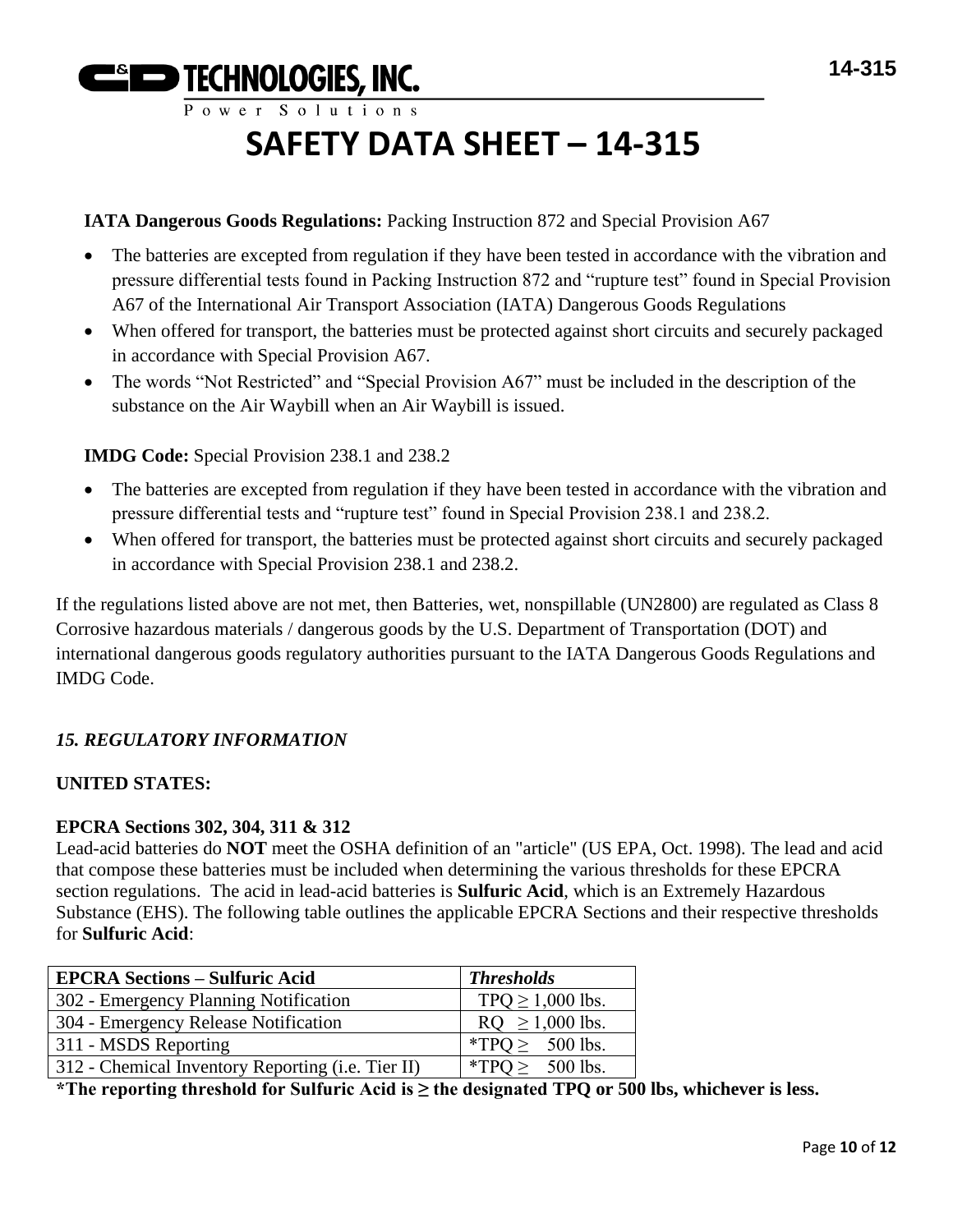

The lead used in lead-acid batteries does not qualify for any OSHA or EPCRA exemptions. Lead is not an EHS, and the following table outlines the applicable EPCRA Sections and their respective thresholds for **lead**:

| <b>EPCRA Sections - Lead</b>                      | <b>Thresholds</b>  |
|---------------------------------------------------|--------------------|
| 311 - MSDS Reporting                              | $\geq$ 10,000 lbs. |
| 312 - Chemical Inventory Reporting (i.e. Tier II) | $\geq 10,000$ lbs. |

# **EPCRA Section 313**

The reporting of lead and sulfuric acid (and their releases) in lead-acid batteries used in cars, trucks, most cranes, forklifts, locomotive engines, and aircraft for the purposes of EPCRA Section 313 is not required. Leadacid batteries used for these purposes are exempt for Section 313 reporting per the "Motor Vehicle Exemption." See page B-22 of the *U.S. EPA Guidance Document for Lead and Lead Compound Reporting under EPCRA Section 313* for additional information of this exemption.

# **TSCA:**

TSCA Section 8b – Inventory Status: All chemicals comprising this product are either exempt or listed on the TSCA Inventory.

TSCA Section 12b (40 CFR Part 707.60(b)) No notice of export will be required for articles, except PCB articles, unless the Agency so requires in the context of individual section 5, 6, or 7 actions.

TSCA Section 13 (40 CFR Part 707.20): No import certification required (EPA 305-B-99-001, June 1999, Introduction to the Chemical Import Requirements of the Toxic Substances Control Act, Section IV.A)

**RCRA:** Spent Lead Acid Batteries are subject to streamlined handling requirements when managed in compliance with 40 CFR section 266.80 or 40 CFR part 273. Waste sulfuric acid is a characteristic hazardous waste; EPA hazardous waste number D002 (corrosivity) and D008 (lead).

# **STATE REGULATIONS (US):**

### \***Proposition 65 Warning Battery posts, terminals and related accessories contain lead and lead compounds, chemicals known to the state of California to cause cancer and reproductive harm. Wash hands after handling.**

\*Battery companies not party to the 1999 consent judgment with Mateel Environmental Justice Foundation should include a Proposition 65 Warning that complies with the current version of Proposition 65.

# **INTERNATIONAL REGULATIONS:**

Distribution into Quebec to follow Canadian Controlled Product Regulations (CPR) 24(1) and 24(2).

Distribution into the EU to follow applicable Directives to the Use, Import/Export of the product as-sold.

# *16. OTHER INFORMATION*